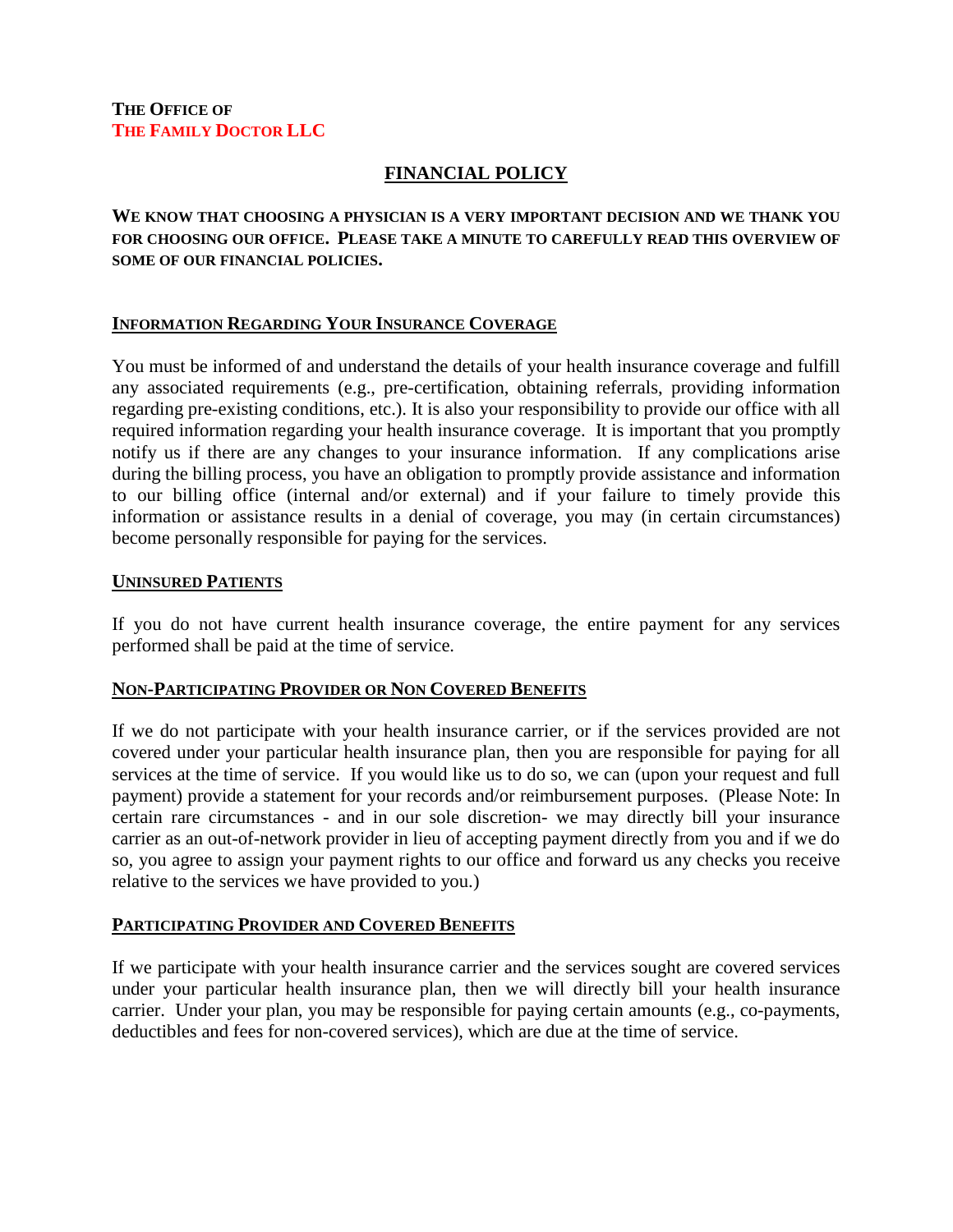# **TYPES OF PAYMENT; DISHONORED CHECKS**

Our office accepts cash, personal checks, Master Card, Visa, American Express. If your check is dishonored (i.e., refused for insufficient funds), you will be required to pay an additional fee of \$25, which shall be due and owing immediately.

## **COLLECTION OF OUTSTANDING BALANCES**

All outstanding balances shall be due within 30 days. Unless we have agreed to other payment arrangements in writing, it is important that you pay all past due balances, in their entirety, prior to or at the time of your visit. Balances that remain outstanding for a period of 90 days or more may be referred to a collection agency or attorneys' office. If your account is referred to a collection agency, you will be responsible for paying a collection charge equal to 35% of your outstanding balance, which is in addition to your outstanding balance and any applicable interest. If your account is referred to an outside attorney, you will be responsible for paying all reasonable attorneys' fees and court costs, which are in addition to your outstanding balance and any applicable interest.

### **MISSED APPOINTMENTS**

It is important that you appear for all scheduled appointments. By way of courtesy, we usually (but need not) call to confirm your appointment a day or two before the scheduled appointment. If speaking to you is not possible for any reason, we attempt to leave a reminder message with a family member or on an answering machine/voicemail. Your failure to cancel an appointment in a timely manner (i.e., at least 24 hours prior to the visit) deprives other patients of an opportunity to visit our office. You will be responsible for a paying a missed appointment fee of \$50 if you fail to appear for a scheduled visit and have not provided at least 24 hours advanced notice of cancellation. This policy is aimed at minimizing the waiting time and ensuring availability of prompt medical care. We recognize the fact that there may be circumstances which may not permit you to give us 24 hours prior notice but such circumstances are exceptional and extremely infrequent and shall be considered on a case to case basis.

### **RELEASE OF MEDICAL RECORDS**

Medical records created by our office shall only be released pursuant to your express written authorization in accordance with HIPAA or other controlling laws (or under other circumstances as required by law). We may charge a reasonable photocopying fee and have up to 30 days to produce your records. If permitted under the law, we may charge higher fees to attorneys who request your records.

### **MISCELLANEOUS FEES**

Certain services (e.g., family conferences, completing forms, producing narrative reports, personal letters, etc.) may entail additional fees. Prior to requesting any such services, you should request a copy of our miscellaneous services fee schedule.

**By signing below, patient or responsible party acknowledges that he or she has read and understood the foregoing Financial Policy and agrees to be bound by the terms and conditions set forth therein.**